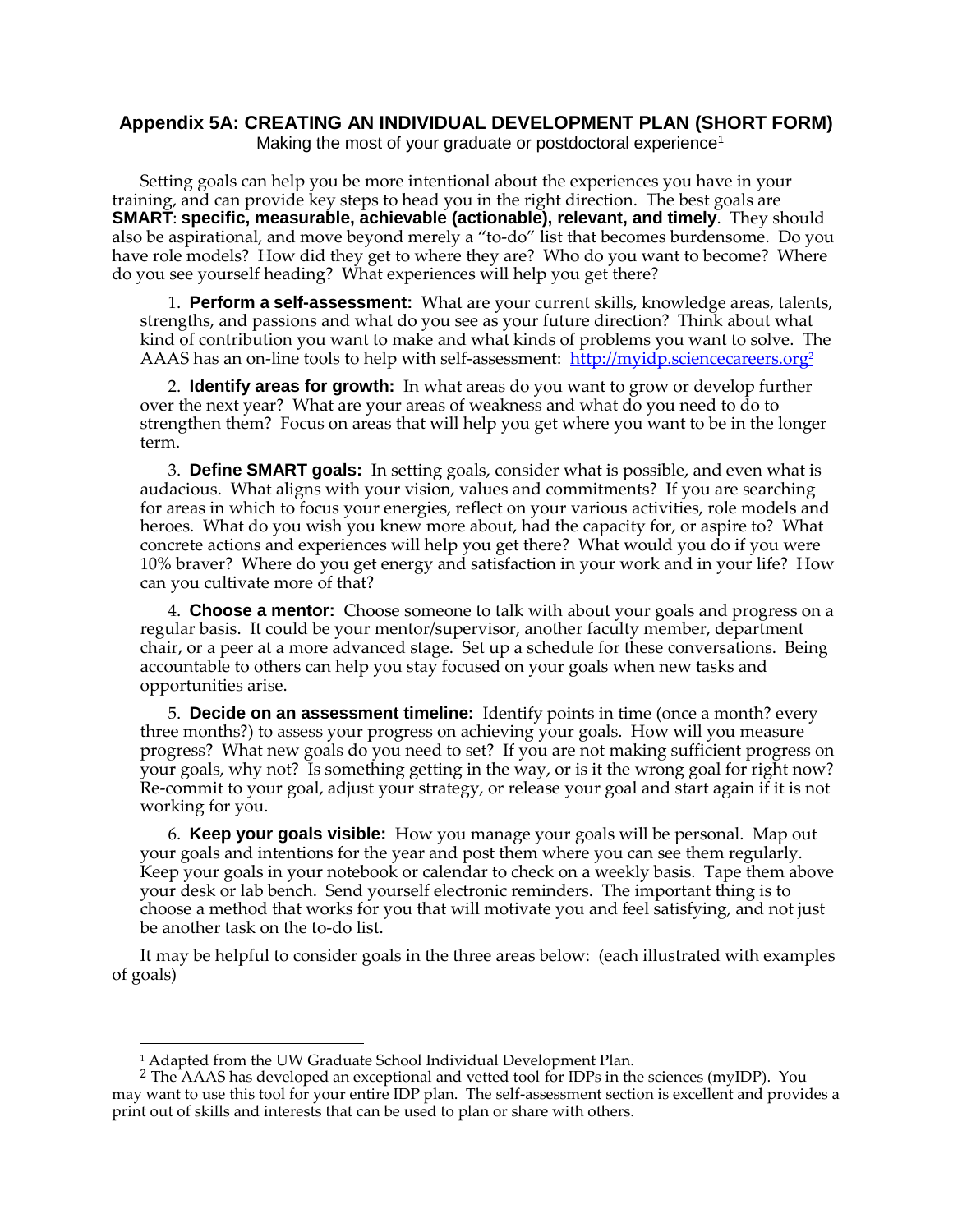**A) Career advancement goals:** Choose your graduate committee; schedule your qualifying exam; update your CV; attend a career workshop; explore potential funding sources; join a professional association; get training in the ethical conduct of research.

**B) Skill and educational goals:** Learn a new lab technique; take a course; mentor a student; prepare an oral presentation (ask to give a lecture for a class, a journal club talk or an extra lab meeting); get feedback; volunteer in a science class at a local school; review a manuscript or grant application.

**C) Project goals:** Complete a specific set of experiments or analyses; present your work as a poster or talk at a conference; write an abstract, manuscript, or grant; establish a collaboration.

INDIVIDUAL DEVELOPMENT PLAN for Trainee \_\_\_\_\_\_\_\_\_\_\_\_\_\_\_\_\_\_\_\_\_\_\_\_\_\_ Year

 $\overline{\phantom{a}}$ 

| Goals:                            | Why is this goal<br>important to you? | What help do you<br>need to accomplish<br>this goal? <sup>3</sup> | What is your<br>timeline for reaching |  |
|-----------------------------------|---------------------------------------|-------------------------------------------------------------------|---------------------------------------|--|
|                                   |                                       |                                                                   | this goal? <sup>4</sup>               |  |
| A. Career Advancement Goals       |                                       |                                                                   |                                       |  |
| $\overline{1}$ .                  |                                       |                                                                   |                                       |  |
|                                   |                                       |                                                                   |                                       |  |
|                                   |                                       |                                                                   |                                       |  |
| $\overline{2}$ .                  |                                       |                                                                   |                                       |  |
|                                   |                                       |                                                                   |                                       |  |
|                                   |                                       |                                                                   |                                       |  |
|                                   |                                       |                                                                   |                                       |  |
| 3.                                |                                       |                                                                   |                                       |  |
|                                   |                                       |                                                                   |                                       |  |
|                                   |                                       |                                                                   |                                       |  |
| <b>B. Skill/Educational Goals</b> |                                       |                                                                   |                                       |  |
| $\overline{1}$ .                  |                                       |                                                                   |                                       |  |
|                                   |                                       |                                                                   |                                       |  |
|                                   |                                       |                                                                   |                                       |  |
|                                   |                                       |                                                                   |                                       |  |
| 2.                                |                                       |                                                                   |                                       |  |
|                                   |                                       |                                                                   |                                       |  |
|                                   |                                       |                                                                   |                                       |  |
| $\overline{3}$ .                  |                                       |                                                                   |                                       |  |
|                                   |                                       |                                                                   |                                       |  |
|                                   |                                       |                                                                   |                                       |  |
|                                   |                                       |                                                                   |                                       |  |
| C. Project Goals                  |                                       |                                                                   |                                       |  |
| $\overline{1}$ .                  |                                       |                                                                   |                                       |  |
|                                   |                                       |                                                                   |                                       |  |
|                                   |                                       |                                                                   |                                       |  |

 $\overline{a}$ <sup>3</sup> Consider what resources, experiences, and/or activities you will need to help you accomplish your goal. <sup>4</sup> How will you know when you are have reached this goal or how will you assess your progress toward this goal? If you find it difficult to answer this question, you may need to reframe the goal to be more concrete, specific and/or actionable.